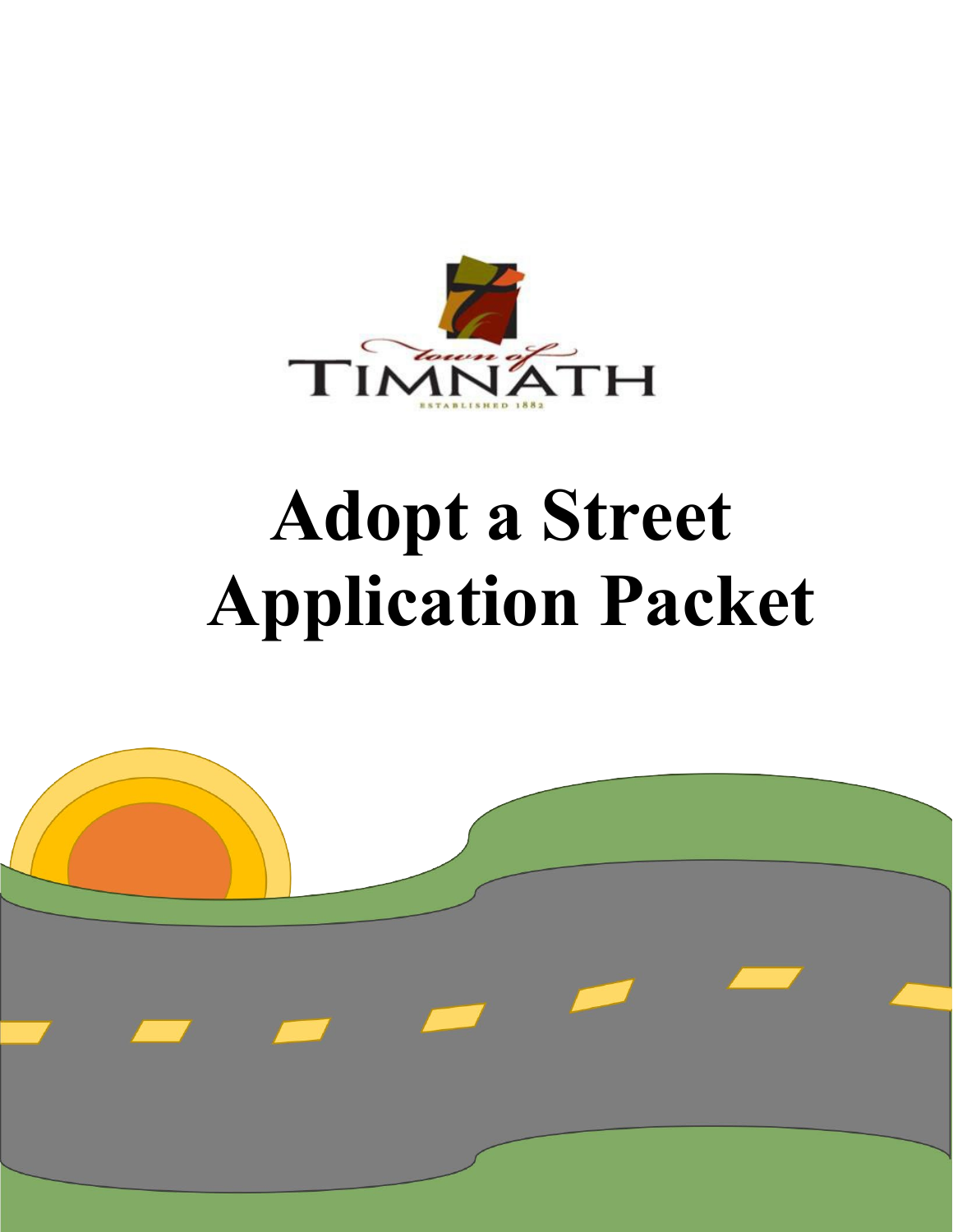

# **Table of Contents**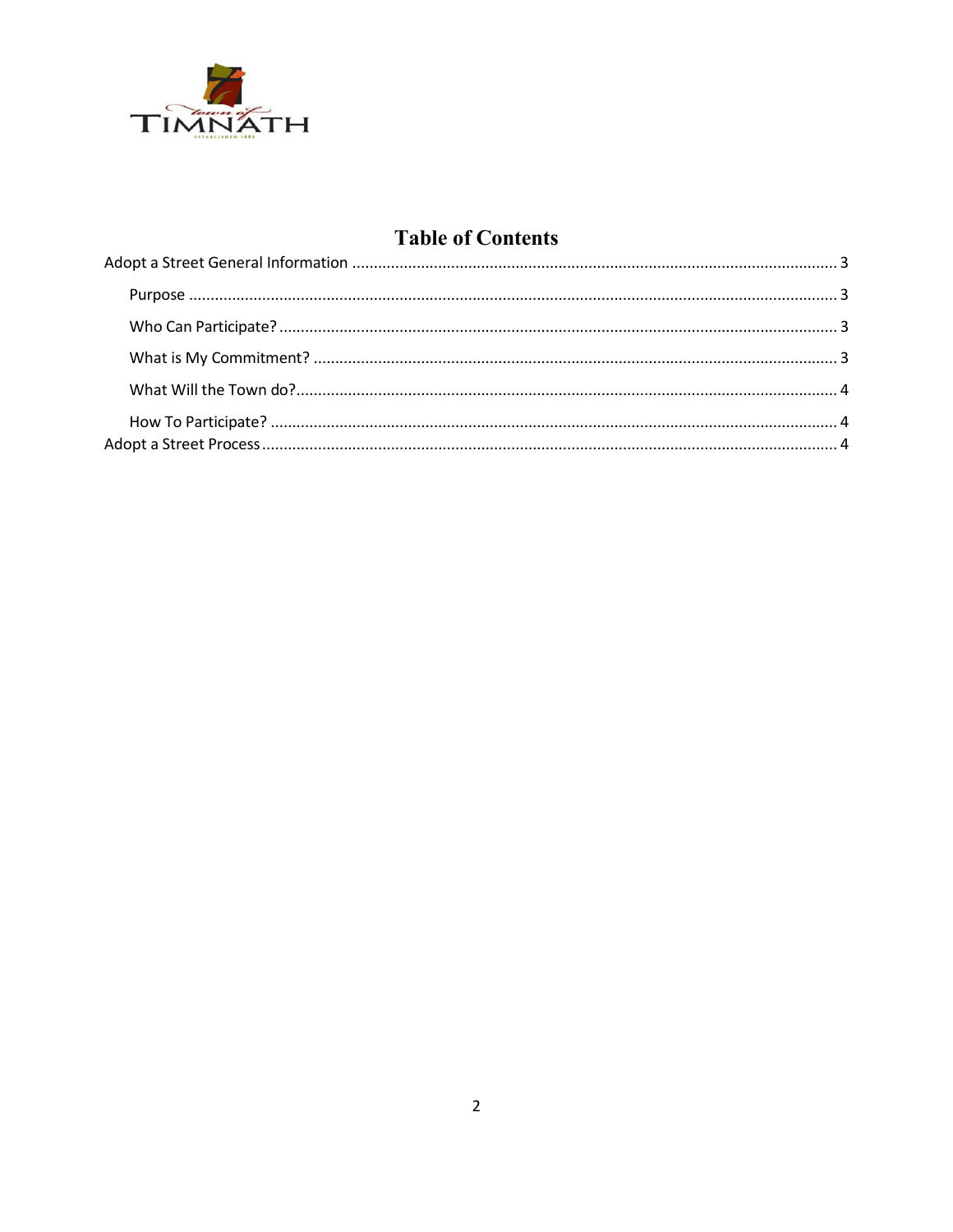

### **Adopt a Street General Information**

#### <span id="page-2-1"></span><span id="page-2-0"></span>**Purpose**

The Town of Timnath fosters civic pride and greater participation in the Town's affairs by encouraging residents and businesses to help beautify the Town of Timnath. The Adopt a Street program provides Town support to civic-minded volunteer groups to contribute to the Town's effort of maintaining litter-free streets, roadways, The Program operates at the Town's discretion and may be discontinued or modified at any time.

#### <span id="page-2-2"></span>**Who Can Participate?**

The program is open to any Timnath family, Timnath-based business or Timnath-based service group that can demonstrate a willingness to accept responsibility for adopting a street for at least a year. After the one-year term, the adopting group may be allowed to continue its adoption of the streets for another one-year term. To participate, an adopting group must:

- Complete the Town's Adopt a Street Application.
- Discuss with Town staff which segment of road the group would like to adopt.
- Agree to perform a cleanup at least four times in one calendar year.
- Have all group leaders (as identified in the application) review the application packet and program rules.
- Require all participants to sign Release of Liability Agreements prior to participating in a cleanup event.
- Inform the Town at least two weeks prior to a cleanup event.
- Ensure all participants obey all program rules.

#### <span id="page-2-3"></span>**What is My Commitment?**

- Complete the Town's Adopt a Street Application.
- Discuss with Town staff which segment of road the group would like to adopt.
- Agree to perform a cleanup a minimum of four times per calendar year.
- Have all group leaders (as identified in the application) review the application packet and program rules.
- Require all participants to sign Release of Liability Agreements prior to participating in a cleanup.
- Inform the Town at least two weeks prior to a cleanup event.
- Ensure all participants obey all program rules.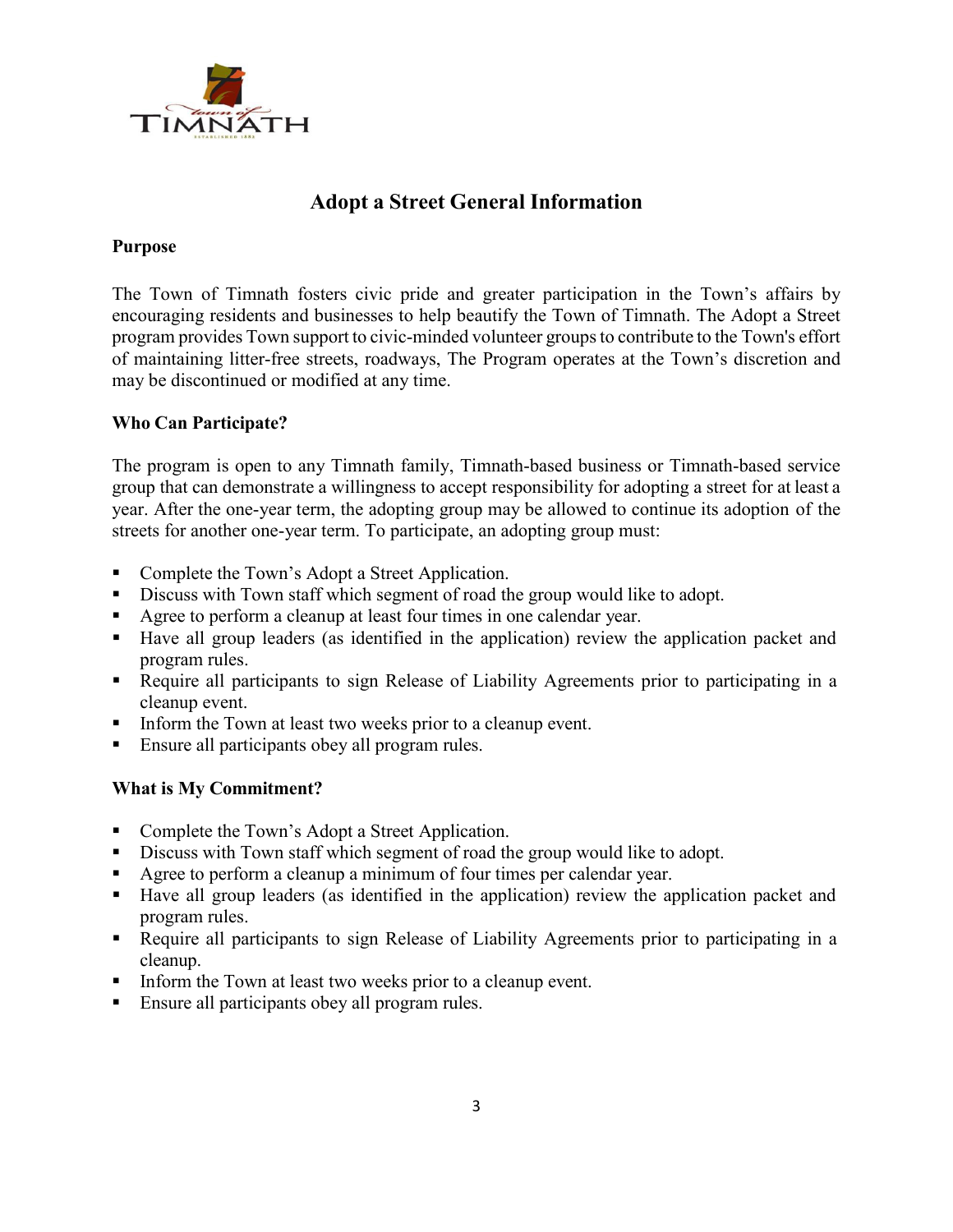

#### <span id="page-3-0"></span>**What Will the Town do?**

- The Town will provide the following:
- Approve the adopting group's section of roadway to be cleaned.
- Provide neon safety vests, flags, and garbage bags.
- Coordinate trash pickup and disposal after the event with Public Works.
- After one successful cleanup event, erect two city owned Adopt a Street signs (one in each direction of travel) identifying the adopting group. The content, timing and placement of the signs are at the discretion of the Town and are dependent upon various factors include, but not limited to: Town funding, staffing and availability of adequate right-of-way to place the sign.

#### <span id="page-3-1"></span>**How To Participate?**

Interested parties should contact Cheyenne Griffith at (970) 224-3211 ext. 1200 or email [cgriffith@timnathgov.com](mailto:cgriffith@timnathgov.com).

## **Adopt a Street Process**

- <span id="page-3-2"></span>I. Contact Cheyenne Griffith at (970) 224-3211 or [cgriffith@timnathgov.com](mailto:cgriffith@timnathgov.com) to confirm that the desired street segment is available for adoption. If unavailable, other locations will be offered. This should be done before completing the Adopt a Street Application and waiver form. The location will then be approved by Town of Timnath and will be entered on the application.
- II. Provide the proposed language for the sign to Cheyenne Griffith for review. This should be done prior to completing the application and waiver form. The language approved by Cheyenne Griffith for the Adopt a Street sign, should be entered on the application.
- III. You may submit the application available online at: https://timnath.org/adopt-a-street/

OR

You may mail or drop off the application at:

Town of Timnath Attn: Adopt a Street 4750 Signal Tree Drive Timnath, CO 80547